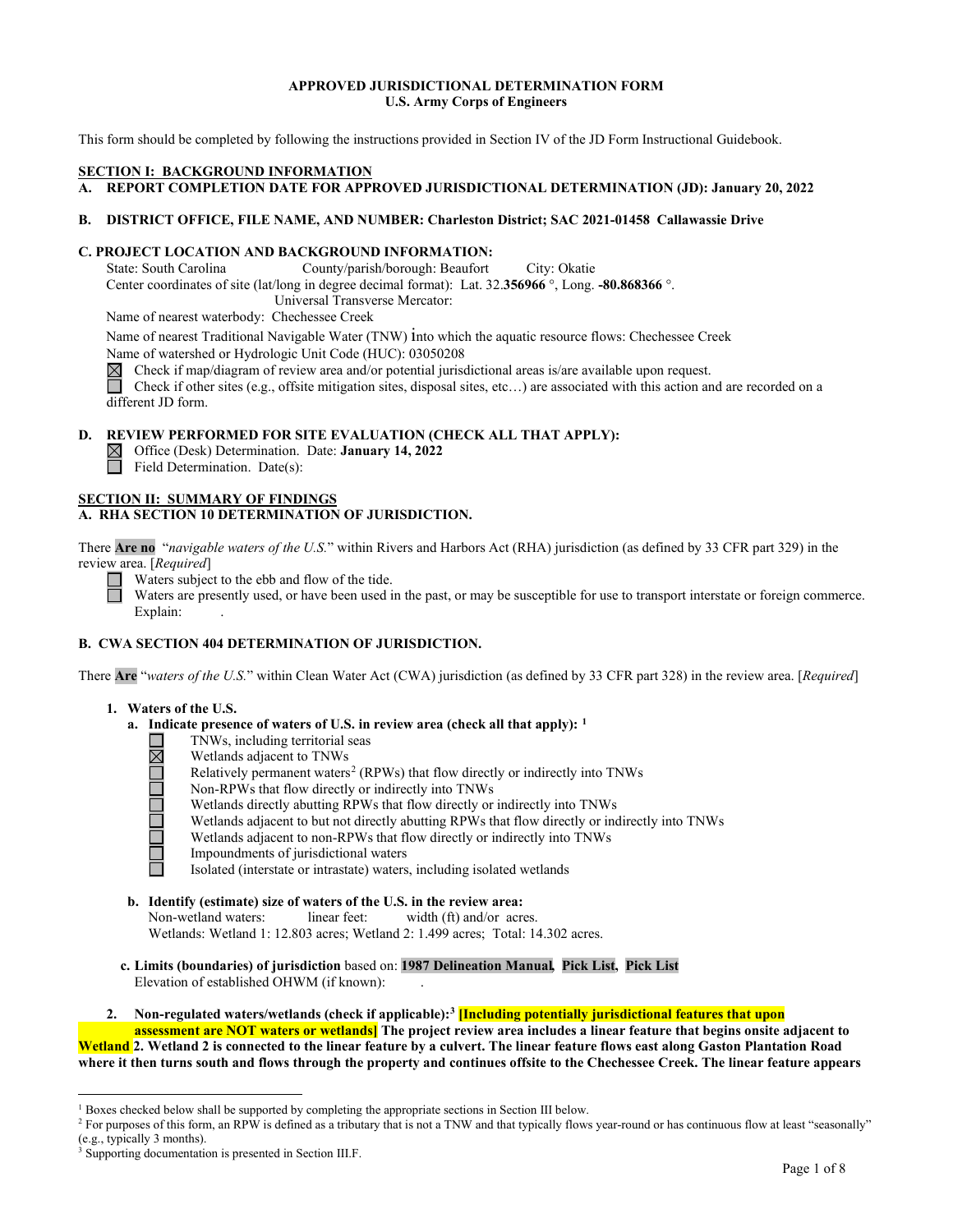**to have been excavated from uplands. The linear feature is visible on LiDAR, Google Earth Imagery and is visible on Google Earth Street at Mike Drive. No water or relatively permanent flow appeared to be present in linear feature at the time of the street view photo. This linear feature does not appear as blue tributary on topographic maps. For these reasons, the linear feature was determined to be non-jurisdictional and not subject to regulation under Section 4040 of the CWA and /or Section 10 of the RHA.** 

#### **SECTION III: CWA ANALYSIS**

#### **A. TNWs AND WETLANDS ADJACENT TO TNWs**

**The agencies will assert jurisdiction over TNWs and wetlands adjacent to TNWs. If the aquatic resource is a TNW, complete Section III.A.1 and Section III.D.1. only; if the aquatic resource is a wetland adjacent to a TNW, complete Sections III.A.1 and 2 and Section III.D.1.; otherwise, see Section III.B below**.

.

**1. TNW Identify TNW:** Chechessee Creek

> Summarize rationale supporting determination: The Chechessee Creek is a Section 10 water, a creek that is subject to the ebb and flow of the tide, and is therefore considered a TNW.

#### **2. Wetland adjacent to TNW**

Summarize rationale supporting conclusion that wetland is "adjacent": Wetland 1 is a freshwater wetland located onsite that, based on a review of off-site resource information, including LiDAR, aerial photographs and soil survey information, appears to be part of a larger freshwater wetland that continues offsite and is contiguous with the Chechessee Creek. Wetland 2 is a freshwater wetland located onsite that drains through a culvert and through the linear feature discussed in Section II. B. 2 above, to the Chechessee Creek. While the linear feature is non-jurisdictional, it provides a surface hydrologic connection from the wetland to the Chechessee Creek. Onsite Wetlands 1 and 2 are adjacent to the Chechessee Creek, a TNW, and therefore considered jurisdictional and subject to regulation under Section 404 of the Clean Water Act.

# **B. CHARACTERISTICS OF TRIBUTARY (THAT IS NOT A TNW) AND ITS ADJACENT WETLANDS (IF ANY):**

**This section summarizes information regarding characteristics of the tributary and its adjacent wetlands, if any, and it helps determine whether or not the standards for jurisdiction established under Rapanos have been met.** 

**The agencies will assert jurisdiction over non-navigable tributaries of TNWs where the tributaries are "relatively permanent waters" (RPWs), i.e. tributaries that typically flow year-round or have continuous flow at least seasonally (e.g., typically 3 months). A wetland that directly abuts an RPW is also jurisdictional. If the aquatic resource is not a TNW, but has year-round (perennial) flow, skip to Section III.D.2. If the aquatic resource is a wetland directly abutting a tributary with perennial flow, skip to Section III.D.4.**

**A wetland that is adjacent to but that does not directly abut an RPW requires a significant nexus evaluation. Corps districts and EPA regions will include in the record any available information that documents the existence of a significant nexus between a relatively permanent tributary that is not perennial (and its adjacent wetlands if any) and a traditional navigable water, even though a significant nexus finding is not required as a matter of law.**

**If the waterbody[4](#page-1-0) is not an RPW, or a wetland directly abutting an RPW, a JD will require additional data to determine if the waterbody has a significant nexus with a TNW. If the tributary has adjacent wetlands, the significant nexus evaluation must consider the tributary in combination with all of its adjacent wetlands. This significant nexus evaluation that combines, for analytical purposes, the tributary and all of its adjacent wetlands is used whether the review area identified in the JD request is the tributary, or its adjacent wetlands, or both. If the JD covers a tributary with adjacent wetlands, complete Section III.B.1 for the tributary, Section III.B.2 for any onsite wetlands, and Section III.B.3 for all wetlands adjacent to that tributary, both onsite and offsite. The determination whether a significant nexus exists is determined in Section III.C below.**

# **1. Characteristics of non-TNWs that flow directly or indirectly into TNW**

**(i) General Area Conditions: Watershed size:** Drainage area: **Pick List** Average annual rainfall: inches Average annual snowfall: inches

#### **(ii) Physical Characteristics:**

<span id="page-1-0"></span><sup>4</sup> Note that the Instructional Guidebook contains additional information regarding swales, ditches, washes, and erosional features generally and in the arid West.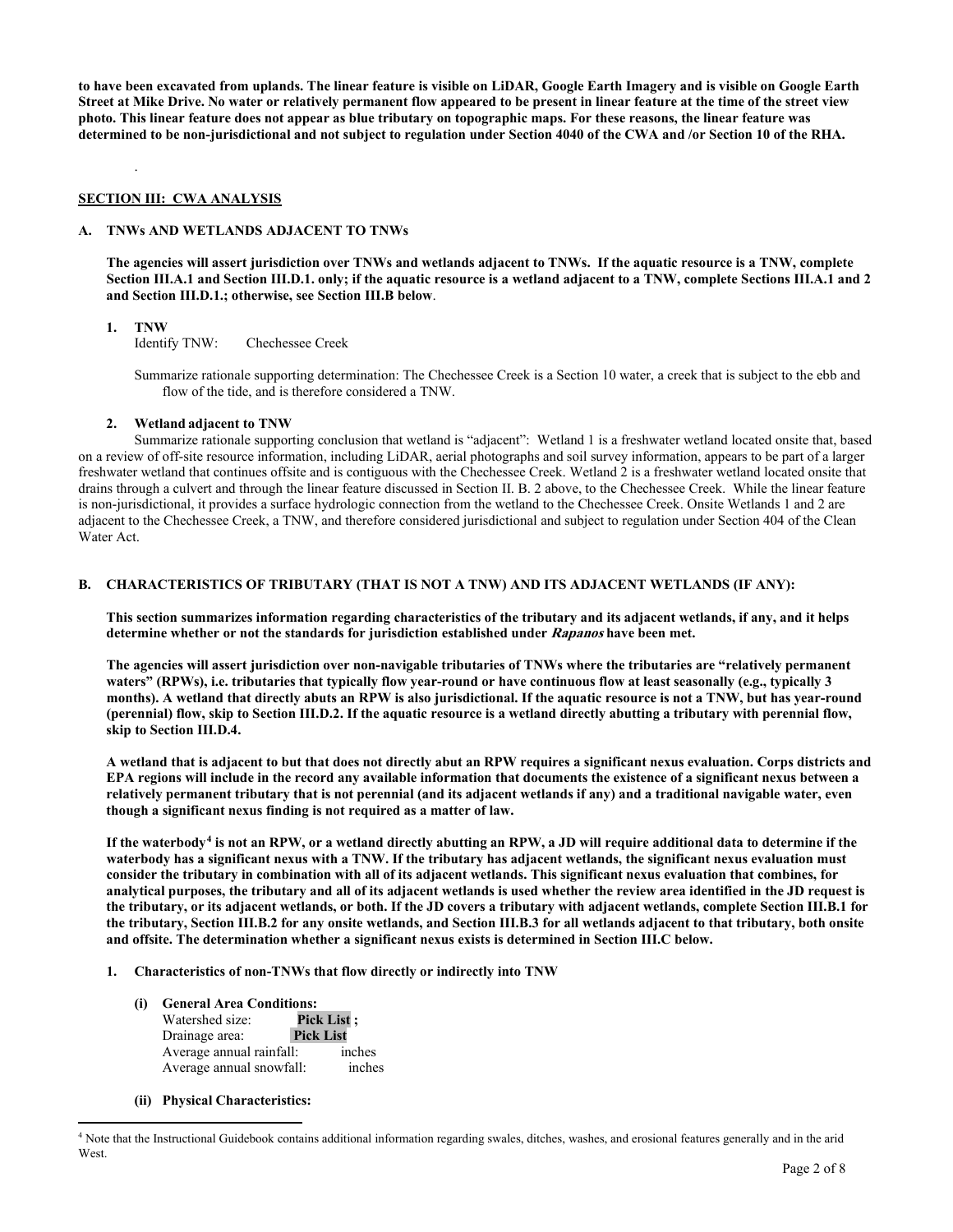| (a) | Relationship with TNW:<br>Tributary flows directly into TNW.<br>Tributary flows through Pick List tributaries before entering TNW.                                                                                                                                                                                                                                                                                                                                                                                                                                                                                                 |
|-----|------------------------------------------------------------------------------------------------------------------------------------------------------------------------------------------------------------------------------------------------------------------------------------------------------------------------------------------------------------------------------------------------------------------------------------------------------------------------------------------------------------------------------------------------------------------------------------------------------------------------------------|
|     | Project waters are Pick List river miles from TNW.<br>Project waters are Pick List river miles from RPW.<br>Project waters are Pick List aerial (straight) miles from TNW.<br>Project waters are Pick List aerial (straight) miles from RPW.<br>Project waters cross or serve as state boundaries. Explain:                                                                                                                                                                                                                                                                                                                        |
|     | Identify flow route to $TNW^5$ :<br>Tributary stream order, if known:                                                                                                                                                                                                                                                                                                                                                                                                                                                                                                                                                              |
|     | (b) General Tributary Characteristics (check all that apply):<br>Tributary is:<br>Natural<br>Artificial (man-made). Explain:<br>Manipulated (man-altered). Explain:                                                                                                                                                                                                                                                                                                                                                                                                                                                                |
|     | Tributary properties with respect to top of bank (estimate):<br>Average width:<br>feet<br>Average depth:<br>feet<br>Average side slopes: Pick List.                                                                                                                                                                                                                                                                                                                                                                                                                                                                                |
|     | Primary tributary substrate composition (check all that apply):<br>$\exists$ Silts<br>Sands<br>Concrete<br>Cobbles<br>Gravel<br>Muck<br>Vegetation. Type/% cover:<br>Bedrock<br>Other. Explain:                                                                                                                                                                                                                                                                                                                                                                                                                                    |
|     | Tributary condition/stability [e.g., highly eroding, sloughing banks]. Explain:<br>Presence of run/riffle/pool complexes. Explain:<br>Tributary geometry: Pick List.<br>Tributary gradient (approximate average slope):<br>$\frac{0}{0}$                                                                                                                                                                                                                                                                                                                                                                                           |
| (c) | Flow:<br>Tributary provides for: Pick List<br>Estimate average number of flow events in review area/year: Pick List<br>Describe flow regime:<br>Other information on duration and volume:                                                                                                                                                                                                                                                                                                                                                                                                                                          |
|     | Surface flow is: Pick List. Characteristics:                                                                                                                                                                                                                                                                                                                                                                                                                                                                                                                                                                                       |
|     | Subsurface flow: Pick List. Explain findings:<br>$\Box$ Dye (or other) test performed:                                                                                                                                                                                                                                                                                                                                                                                                                                                                                                                                             |
|     | Tributary has (check all that apply):<br>Bed and banks<br>OHWM <sup>6</sup> (check all indicators that apply):<br>clear, natural line impressed on the bank<br>the presence of litter and debris<br>changes in the character of soil<br>destruction of terrestrial vegetation<br>the presence of wrack line<br>shelving<br>] vegetation matted down, bent, or absent<br>sediment sorting<br>leaf litter disturbed or washed away<br>scour<br>sediment deposition<br>multiple observed or predicted flow events<br>water staining<br>abrupt change in plant community<br>other (list):<br>Discontinuous OHWM. <sup>7</sup> Explain: |
|     | If factors other than the OHWM were used to determine lateral extent of CWA jurisdiction (check all that apply):<br>High Tide Line indicated by:<br>Mean High Water Mark indicated by:<br>oil or scum line along shore objects<br>$\Box$ survey to available datum;                                                                                                                                                                                                                                                                                                                                                                |

<span id="page-2-2"></span><span id="page-2-1"></span><span id="page-2-0"></span><sup>&</sup>lt;sup>5</sup> Flow route can be described by identifying, e.g., tributary a, which flows through the review area, to flow into tributary b, which then flows into TNW.<br><sup>6</sup>A natural or man-made discontinuity in the OHWM does not neces the OHWM has been removed by development or agricultural practices). Where there is a break in the OHWM that is unrelated to the waterbody's flow regime (e.g., flow over a rock outcrop or through a culvert), the agencies will look for indicators of flow above and below the break. 7 Ibid.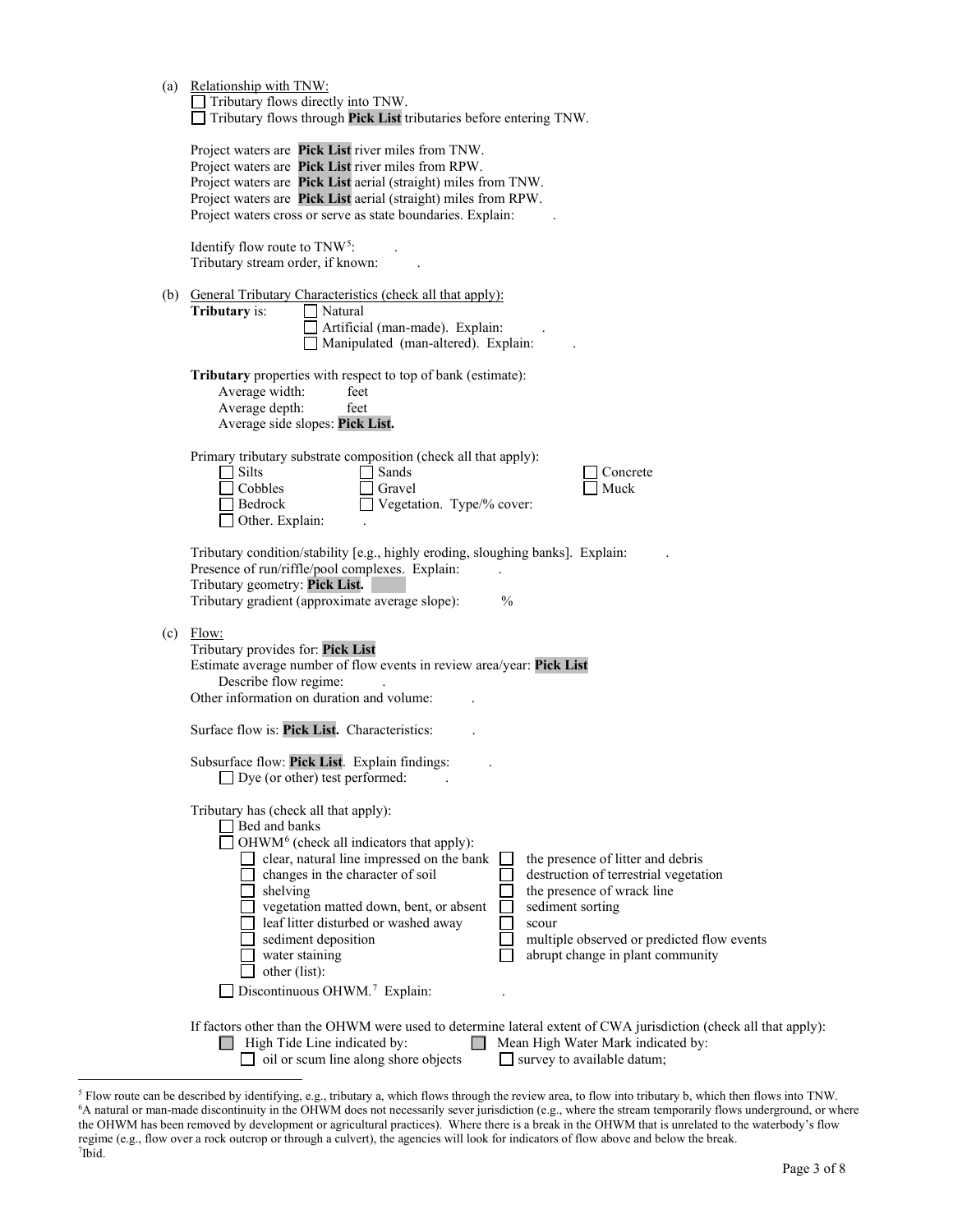fine shell or debris deposits (foreshore)  $\Box$  physical markings; physical markings/characteristics  $\Box$  vegetation lines/characteristics  $\Box$  tidal gauges  $\Box$  other (list):

 $\Box$  vegetation lines/changes in vegetation types.

#### **(iii) Chemical Characteristics:**

Characterize tributary (e.g., water color is clear, discolored, oily film; water quality; general watershed characteristics, etc.). Explain:

Identify specific pollutants, if known: .

# **(iv) Biological Characteristics. Channel supports (check all that apply):**

- $\Box$  Riparian corridor. Characteristics (type, average width):
- Wetland fringe. Characteristics:
- $\overline{\Box}$  Habitat for:
	- Federally Listed species. Explain findings: .
	- $\hfill\Box$  Fish/spawn areas. Explain findings:
	- $\Box$  Other environmentally-sensitive species. Explain findings:
	- Aquatic/wildlife diversity. Explain findings: .
- **2. Characteristics of wetlands adjacent to non-TNW that flow directly or indirectly into TNW**

#### **(i) Physical Characteristics:**

- (a) General Wetland Characteristics:
	- Properties: Wetland size: acres Wetland type. Explain: Wetland quality. Explain: Project wetlands cross or serve as state boundaries. Explain: .
- (b) General Flow Relationship with Non-TNW: Flow is: Pick List. Explain:

Surface flow is**: Pick List**  Characteristics:

Subsurface flow: **Pick List**. Explain findings: .  $\Box$  Dye (or other) test performed:

(c) Wetland Adjacency Determination with Non-TNW:

 $\Box$  Directly abutting Not directly abutting

- $\Box$  Discrete wetland hydrologic connection. Explain:
- $\Box$  Ecological connection. Explain:
- $\Box$  Separated by berm/barrier. Explain:
- (d) Proximity (Relationship) to TNW
	- Project wetlands are **Pick List** river miles from TNW. Project waters are **Pick List** aerial (straight) miles from TNW. Flow is from: **Pick List.** Estimate approximate location of wetland as within the **Pick List** floodplain.

#### **(ii) Chemical Characteristics:**

Characterize wetland system (e.g., water color is clear, brown, oil film on surface; water quality; general watershed characteristics; etc.). Explain: Identify specific pollutants, if known: .

# **(iii) Biological Characteristics. Wetland supports (check all that apply):**

- $\Box$  Riparian buffer. Characteristics (type, average width):
- $\Box$  Vegetation type/percent cover. Explain:
- $\Box$  Habitat for:
	- Federally Listed species. Explain findings: .
	- Fish/spawn areas. Explain findings: .
	- Other environmentally-sensitive species. Explain findings: .
	- $\Box$  Aquatic/wildlife diversity. Explain findings:

#### **3. Characteristics of all wetlands adjacent to the tributary (if any)**

All wetland(s) being considered in the cumulative analysis: **Pick List**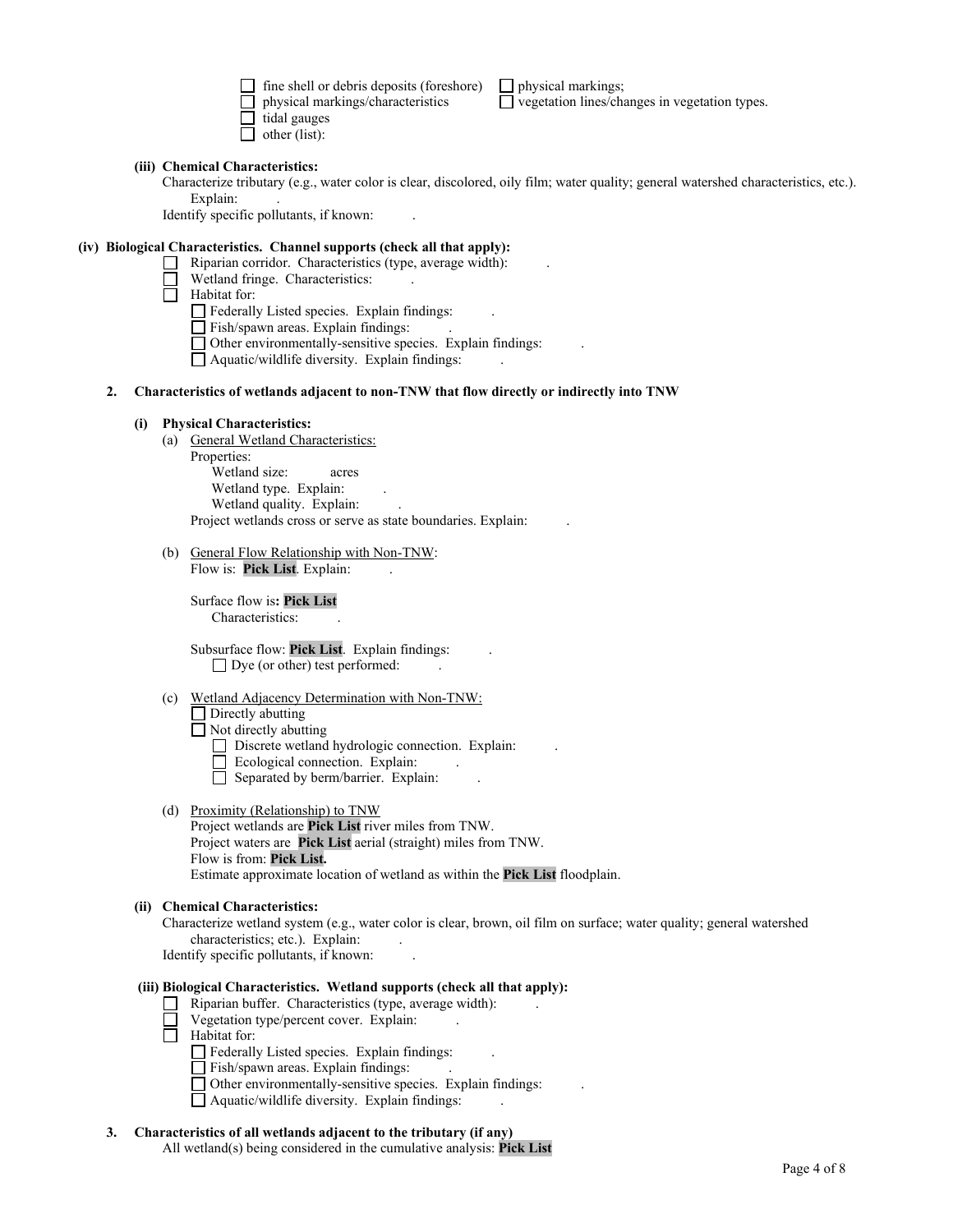Approximately () acres in total are being considered in the cumulative analysis. For each wetland, specify the following:



Summarize overall biological, chemical and physical functions being performed: .

# **C. SIGNIFICANT NEXUS DETERMINATION**

**A significant nexus analysis will assess the flow characteristics and functions of the tributary itself and the functions performed by any wetlands adjacent to the tributary to determine if they significantly affect the chemical, physical, and biological integrity of a TNW. For each of the following situations, a significant nexus exists if the tributary, in combination with all of its adjacent wetlands, has more than a speculative or insubstantial effect on the chemical, physical and/or biological integrity of a TNW. Considerations when evaluating significant nexus include, but are not limited to the volume, duration, and frequency of the flow of water in the tributary and its proximity to a TNW, and the functions performed by the tributary and all its adjacent wetlands. It is not appropriate to determine significant nexus based solely on any specific threshold of distance (e.g. between a tributary and its adjacent wetland or between a tributary and the TNW). Similarly, the fact an adjacent wetland lies within or outside of a floodplain is not solely determinative of significant nexus.** 

#### **Draw connections between the features documented and the effects on the TNW, as identified in the** *Rapanos* **Guidance and discussed in the Instructional Guidebook. Factors to consider include, for example:**

- Does the tributary, in combination with its adjacent wetlands (if any), have the capacity to carry pollutants or flood waters to TNWs, or to reduce the amount of pollutants or flood waters reaching a TNW?
- Does the tributary, in combination with its adjacent wetlands (if any), provide habitat and lifecycle support functions for fish and other species, such as feeding, nesting, spawning, or rearing young for species that are present in the TNW?
- Does the tributary, in combination with its adjacent wetlands (if any), have the capacity to transfer nutrients and organic carbon that support downstream foodwebs?
- Does the tributary, in combination with its adjacent wetlands (if any), have other relationships to the physical, chemical, or biological integrity of the TNW?

#### **Note: the above list of considerations is not inclusive and other functions observed or known to occur should be documented below:**

- **1. Significant nexus findings for non-RPW that has no adjacent wetlands and flows directly or indirectly into TNWs.** Explain findings of presence or absence of significant nexus below, based on the tributary itself, then go to Section III.D: .
- **2. Significant nexus findings for non-RPW and its adjacent wetlands, where the non-RPW flows directly or indirectly into TNWs.** Explain findings of presence or absence of significant nexus below, based on the tributary in combination with all of its adjacent wetlands, then go to Section III.D: .
- **3. Significant nexus findings for wetlands adjacent to an RPW but that do not directly abut the RPW.** Explain findings of presence or absence of significant nexus below, based on the tributary in combination with all of its adjacent wetlands, then go to Section III.D:

**Documentation for the Record only: Significant nexus findings for seasonal RPWs and/or wetlands abutting seasonal RPWs:** 

## **D. DETERMINATIONS OF JURISDICTIONAL FINDINGS. THE SUBJECT WATERS/WETLANDS ARE (CHECK ALL THAT APPLY):**

- **1. INWs and Adjacent Wetlands.** Check all that apply and provide size estimates in review area:<br> **INWs:** linear feet width (ft). Or. acres.  $width (ft)$ ,  $Or$ , acres. Wetlands adjacent to TNWs: Wetland 1: 12.803 acres; Wetland 2: 1.499 acres; Total: 14.302 acres.
- **2. RPWs that flow directly or indirectly into TNWs.**

**.**

Tributaries of TNWs where tributaries typically flow year-round are jurisdictional. Provide data and rationale indicating that tributary is perennial: .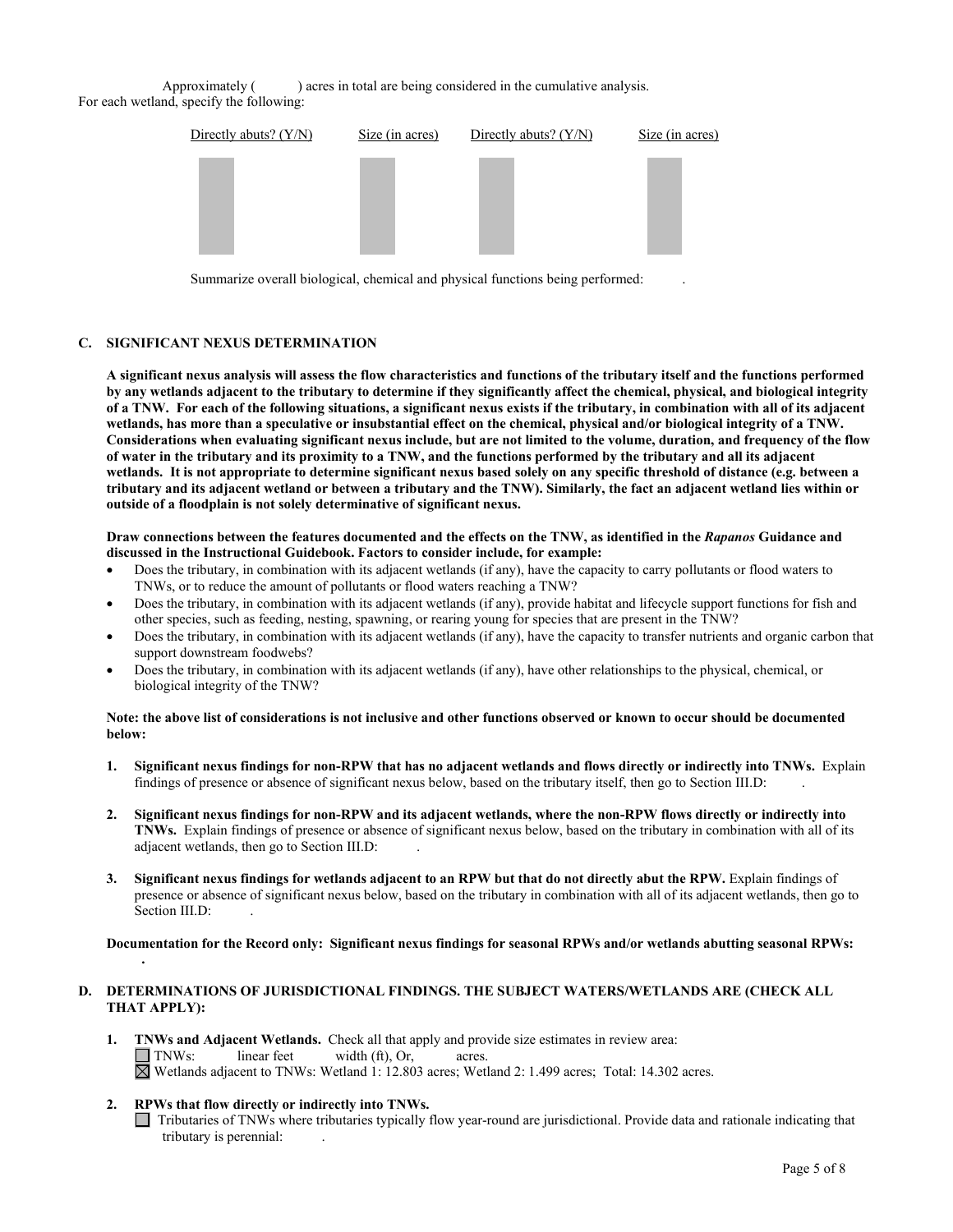$\Box$  Tributaries of TNW where tributaries have continuous flow "seasonally" (e.g., typically three months each year) are jurisdictional. Data supporting this conclusion is provided at Section III.B. Provide rationale indicating that tributary flows seasonally:

Provide estimates for jurisdictional waters in the review area (check all that apply):

Tributary waters: linear feet width (ft).<br>
Other non-wetland waters: acres.

Other non-wetland waters: acres.

Identify type(s) of waters: .

# **3. Non-RPWs[8](#page-5-0) that flow directly or indirectly into TNWs.**

Waterbody that is not a TNW or an RPW, but flows directly or indirectly into a TNW, and it has a significant nexus with a TNW is jurisdictional. Data supporting this conclusion is provided at Section III.C.

Provide estimates for jurisdictional waters within the review area (check all that apply):

| Tributary waters: | linear feet | width $(ft)$ . |
|-------------------|-------------|----------------|

□ Other non-wetland waters: acres.

Identify type(s) of waters: **.**

# **4. Wetlands directly abutting an RPW that flow directly or indirectly into TNWs.**

Wetlands directly abut RPW and thus are jurisdictional as adjacent wetlands.

- Wetlands directly abutting an RPW where tributaries typically flow year-round. Provide data and rationale indicating that tributary is perennial in Section III.D.2, above. Provide rationale indicating that wetland is directly abutting an RPW: **.**
- Wetlands directly abutting an RPW where tributaries typically flow "seasonally." Provide data indicating that tributary is seasonal in Section III.B and rationale in Section III.D.2, above. Provide rationale indicating that wetland is directly abutting an RPW: .

Provide acreage estimates for jurisdictional wetlands in the review area: acres.

# **5. Wetlands adjacent to but not directly abutting an RPW that flow directly or indirectly into TNWs.**

 $\Box$  Wetlands that do not directly abut an RPW, but when considered in combination with the tributary to which they are adjacent and with similarly situated adjacent wetlands, have a significant nexus with a TNW are jurisidictional. Data supporting this conclusion is provided at Section III.C.

Provide acreage estimates for jurisdictional wetlands in the review area: acres.

# **6. Wetlands adjacent to non-RPWs that flow directly or indirectly into TNWs.**

Wetlands adjacent to such waters, and have when considered in combination with the tributary to which they are adjacent and with similarly situated adjacent wetlands, have a significant nexus with a TNW are jurisdictional. Data supporting this conclusion is provided at Section III.C.

Provide estimates for jurisdictional wetlands in the review area: acres.

# **7. Impoundments of jurisdictional waters. [9](#page-5-1)**

As a general rule, the impoundment of a jurisdictional tributary remains jurisdictional.

- Demonstrate that impoundment was created from "waters of the U.S.," or
- Demonstrate that water meets the criteria for one of the categories presented above (1-6), or

П Demonstrate that water is isolated with a nexus to commerce (see E below).

| Explain: |
|----------|
|----------|

## **E. ISOLATED [INTERSTATE OR INTRA-STATE] WATERS, INCLUDING ISOLATED WETLANDS, THE USE, DEGRADATION OR DESTRUCTION OF WHICH COULD AFFECT INTERSTATE COMMERCE, INCLUDING ANY SUCH WATERS (CHECK ALL THAT APPLY):[10](#page-5-2)**

which are or could be used by interstate or foreign travelers for recreational or other purposes.

from which fish or shellfish are or could be taken and sold in interstate or foreign commerce.

- which are or could be used for industrial purposes by industries in interstate commerce.
- Interstate isolated waters.Explain: .
- $\Box$ Other factors. Explain:

Г

<span id="page-5-0"></span><sup>&</sup>lt;sup>8</sup>See Footnote #3.

<span id="page-5-1"></span> $9$  To complete the analysis refer to the key in Section III.D.6 of the Instructional Guidebook.

<span id="page-5-2"></span>**<sup>10</sup> Prior to asserting or declining CWA jurisdiction based solely on this category, Corps Districts will elevate the action to Corps and EPA HQ for review consistent with the process described in the Corps/EPA** *Memorandum Regarding CWA Act Jurisdiction Following Rapanos.*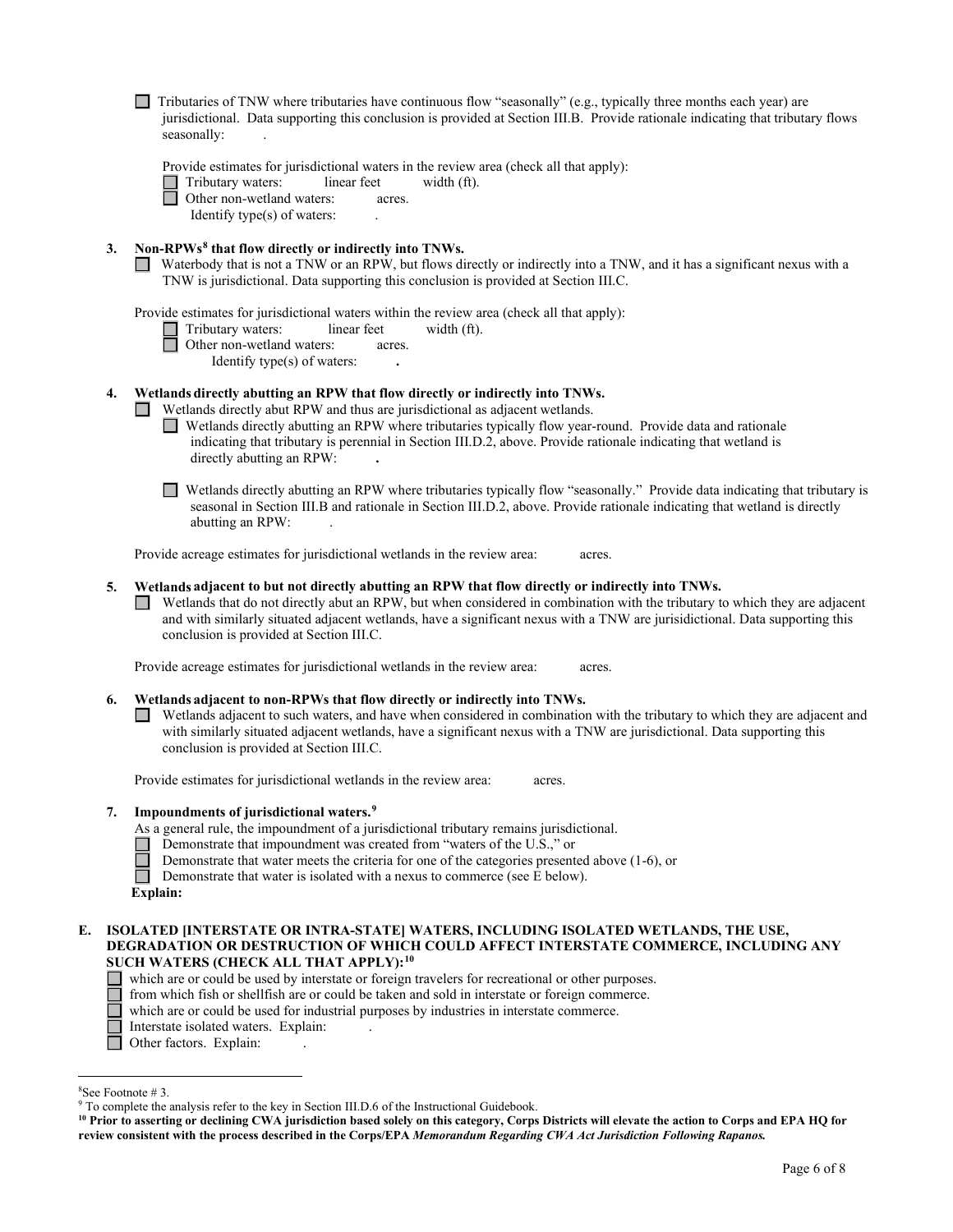#### **Identify water body and summarize rationale supporting determination:** .

Provide estimates for jurisdictional waters in the review area (check all that apply):

Tributary waters: linear feet width (ft).

Other non-wetland waters: acres.

Identify type(s) of waters: **.**

**I** Wetlands: acres.

# **F. NON-JURISDICTIONAL WATERS, INCLUDING WETLANDS (CHECK ALL THAT APPLY):**

- If potential wetlands were assessed within the review area, these areas did not meet the criteria in the 1987 Corps of Engineers Wetland Delineation Manual and/or appropriate Regional Supplements.
- **Review area included isolated waters with no substantial nexus to interstate (or foreign) commerce.** 
	- Prior to the Jan 2001 Supreme Court decision in "*SWANCC*," the review area would have been regulated based solely on the "Migratory Bird Rule" (MBR).
	- Waters do not meet the "Significant Nexus" standard, where such a finding is required for jurisdiction. Explain: **.**

岗 Other: (explain, if not covered above): The project review area includes a linear feature that begins onsite adjacent to Wetland 2. Wetland 2 is connected to the linear feature by a culvert. The linear feature flows east along Gaston Plantation Road where it then turns south and flows through the property and continues offsite to the Chechessee Creek. The linear feature appears to have been excavated from uplands. The linear feature is visible on LiDAR, Google Earth Imagery and is visible on Google Earth Street at Mike Drive. No water or relatively permanent flow appeared to be present in linear feature at the time of the street view photo. This linear feature does not appear as blue tributary on topographic maps. For these reasons, the linear feature was determined to be non-jurisdictional and not subject to regulation under Section 4040 of the CWA and /or Section 10 of the RHA.**.**

Provide acreage estimates for non-jurisdictional waters in the review area, where the sole potential basis of jurisdiction is the MBR factors (i.e., presence of migratory birds, presence of endangered species, use of water for irrigated agriculture), using best professional judgment (check all that apply):

Non-wetland waters (i.e., rivers, streams): linear feet width (ft).

Lakes/ponds: acres.

Other non-wetland waters: acres. List type of aquatic resource:

Wetlands: acres.

⊔

Provide acreage estimates for non-jurisdictional waters in the review area that do not meet the "Significant Nexus" standard, where such a finding is required for jurisdiction (check all that apply):<br>  $\Box$  Non-wetland waters (i.e., rivers, streams): linear feet,

 $\Box$ Non-wetland waters (i.e., rivers, streams): linear feet, width (ft).

Lakes/ponds: acres.

Other non-wetland waters: acres. List type of aquatic resource:

Wetlands: acres.

#### **SECTION IV: DATA SOURCES.**

| A. SUPPORTING DATA. Data reviewed for JD (check all that apply - checked items shall be included in case file and, where checked |
|----------------------------------------------------------------------------------------------------------------------------------|
| and requested, appropriately reference sources below):                                                                           |
| $\boxtimes$ Maps, plans, plots or plat submitted by or on behalf of the applicant/consultant: Newkirk Environmental.             |
| $\boxtimes$ Data sheets prepared/submitted by or on behalf of the applicant/consultant.                                          |

 $\boxtimes$  Office concurs with data sheets/delineation report. Concurs with conclusions.

Office does not concur with data sheets/delineation report.

- Data sheets prepared by the Corps: .
	- Corps navigable waters' study: .
- U.S. Geological Survey Hydrologic Atlas:
	- USGS NHD data.
- USGS 8 and 12 digit HUC maps.
- U.S. Geological Survey map(s). Cite scale & quad name:
- USDA Natural Resources Conservation Service Soil Survey. Citation: Tomotley loam fine sand
- National wetlands inventory map(s). Cite name:

State/Local wetland inventory map(s):

FEMA/FIRM maps:

100-year Floodplain Elevation is: (National Geodectic Vertical Datum of 1929)

- Photographs:  $\boxtimes$  Aerial (Name & Date): Google Earth 3/8/2021 and Google Street View February 2008 or  $\Box$  Other (Name & Date):
- Previous determination(s). File no. and date of response letter:
- Applicable/supporting case law: .
- Applicable/supporting scientific literature: .
- Other information (please specify): .